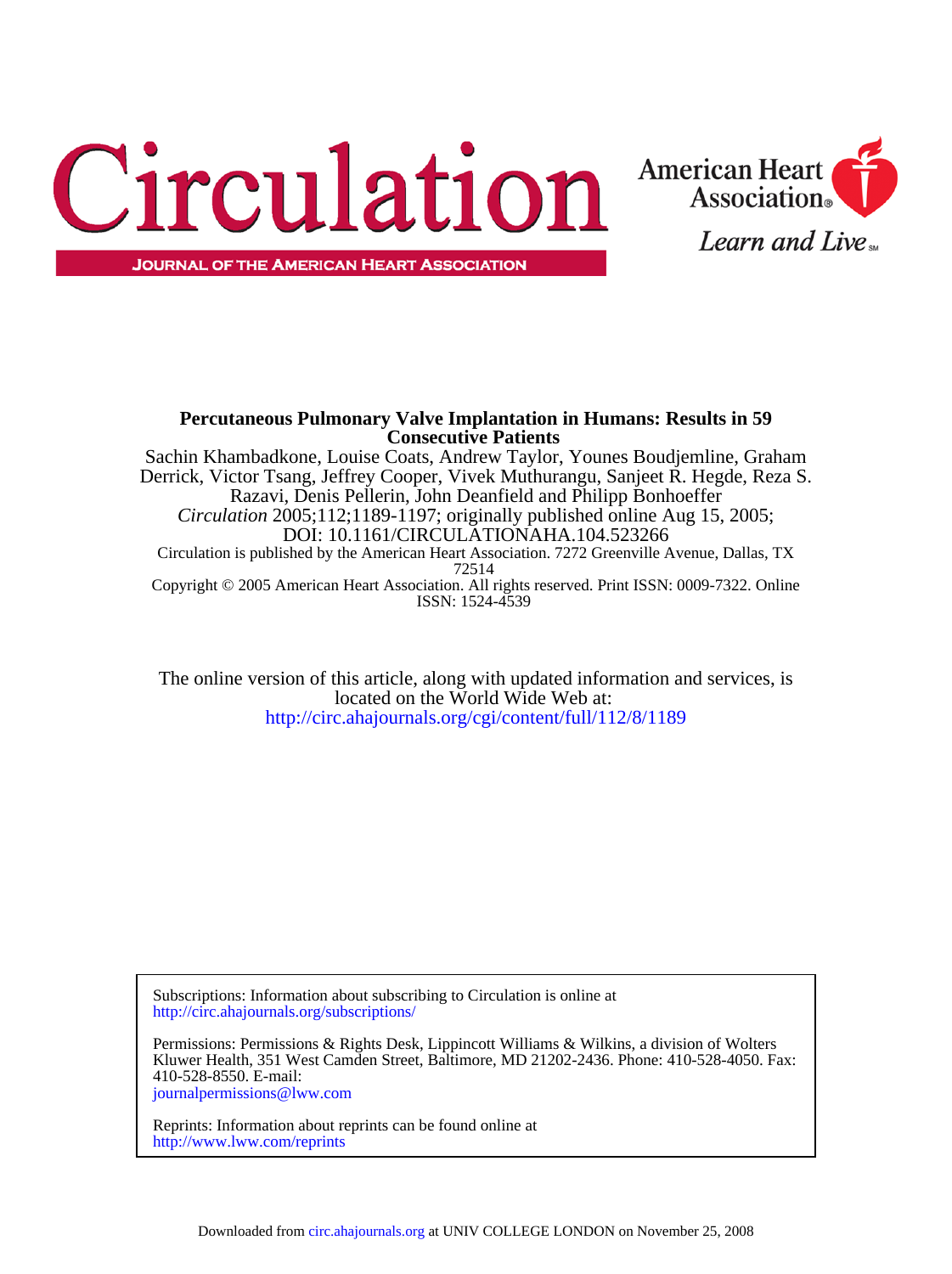# **Percutaneous Pulmonary Valve Implantation in Humans Results in 59 Consecutive Patients**

Sachin Khambadkone, MD, MRCP\*; Louise Coats, MRCP\*; Andrew Taylor, MD, MRCP, FRCR\*; Younes Boudjemline, MD; Graham Derrick, MRCP; Victor Tsang, MD, FRCS; Jeffrey Cooper, SCST; Vivek Muthurangu, MRCPCH; Sanjeet R. Hegde, MRCPCH; Reza S. Razavi, MD, MRCPCH; Denis Pellerin, MD, PhD; John Deanfield, FRCP; Philipp Bonhoeffer, MD

- *Background*—Right ventricular outflow tract (RVOT) reconstruction with valved conduits in infancy and childhood leads to reintervention for pulmonary regurgitation and stenosis in later life.
- *Methods and Results*—Patients with pulmonary regurgitation with or without stenosis after repair of congenital heart disease had percutaneous pulmonary valve implantation (PPVI). Mortality, hemodynamic improvement, freedom from explantation, and subjective and objective changes in exercise tolerance were end points. PPVI was performed successfully in 58 patients, 32 male, with a median age of 16 years and median weight of 56 kg. The majority had a variant of tetralogy of Fallot  $(n=36)$ , or transposition of the great arteries, ventricular septal defect with pulmonary stenosis (n=8). The right ventricular (RV) pressure (64.4 $\pm$ 17.2 to 50.4 $\pm$ 14 mm Hg, *P*<0.001), RVOT gradient  $(33\pm24.6 \text{ to } 19.5\pm15.3, P<0.001)$ , and pulmonary regurgitation (PR) (grade 2 of greater before, none greater than grade 2 after,  $P \le 0.001$ ) decreased significantly after PPVI. MRI showed significant reduction in PR fraction  $(21 \pm 13\%)$ versus  $3\pm 4\%$ ,  $P<0.001$ ) and in RV end-diastolic volume (EDV) ( $94\pm 28$  versus  $82\pm 24$  mL·beat<sup>-1</sup>·m<sup>-2</sup>,  $P<0.001$ ) and a significant increase in left ventricular EDV  $(64 \pm 12 \text{ versus } 71 \pm 13 \text{ mL} \cdot \text{beat}^{-1} \cdot \text{m}^{-2}, P=0.005)$  and effective RV stroke volume  $(37\pm7$  versus  $42\pm9$  mL·beat<sup>-1</sup>·m<sup>-2</sup>,  $P=0.006$ ) in 28 patients (age  $19\pm8$  years). A further 16 subjects, on metabolic exercise testing, showed significant improvement in  $\overline{V}o_2$ max (26±7 versus 29±6 mL·kg<sup>-1</sup>·min<sup>-1</sup>,  $P \leq 0.001$ ). There was no mortality.
- *Conclusions*—PPVI is feasible at low risk, with quantifiable improvement in MRI-defined ventricular parameters and pulmonary regurgitation, and results in subjective and objective improvement in exercise capacity. **(***Circulation***. 2005; 112:1189-1197.)**

**Key Words:** regurgitation  $\blacksquare$  pulmonary valve insufficiency  $\blacksquare$  magnetic resonance imaging  $\blacksquare$  exercise testing catheterization

Right ventricular outflow tract (RVOT) reconstruction forms an integral part of surgical correction in a wide spectrum of congenital heart disease.<sup>1-3</sup> A homograft conduit has been most widely used both at primary repair and at reoperation for RVOT dysfunction.4–6 The longevity of biological valves, however, is limited because of degeneration and calcification. As a result, the need for multiple reoperations has been anticipated and observed in the adult congenital surgical series.7

Six years ago, we initiated a program to develop a valve stent that could be deployed in the RVOT by a transcatheter approach.8–10 We now report the clinical results in a series of 59 consecutive patients with immediate, early, and mediumterm results.

# **Methods**

The clinical program of percutaneous pulmonary valve implantation (PPVI) started at Hôpital Necker Enfants Malades (Paris, France) and continued at Great Ormond Street Hospital for Children and The Heart Hospital (London, UK). The ethics committees at these institutions approved the study protocol. Written informed consent was obtained from patients and parents as appropriate.

Patients were considered for PPVI if they had previously undergone surgery on RVOT during repair of congenital heart disease and had symptoms or RVOT dysfunction of a sufficient degree to warrant surgical intervention on the basis of conventional indications.11–14 This included right ventricular (RV) hypertension (two thirds of systemic blood pressure or greater) with outflow tract obstruction, significant pulmonary insufficiency, RV dilatation, or RV failure. Echocardiography was performed on VIVID 7 (GE, Medical Systems, Milwaukee, Wis.) in all patients. RV pressure was estimated from the tricuspid regurgitation jet and compared with cuff

© 2005 American Heart Association, Inc.

*Circulation* **is available at http://www.circulationaha.org DOI: 10.1161/CIRCULATIONAHA.104.523266**

Received November 23, 2004; revision received May 8, 2005; accepted May 10, 2005.

From Great Ormond Street Hospital (S.K., L.C., A.T., Y.B., G.D., V.T., J.C., J.D., P.B.); London Cardiac MR Research Group, Division of Imaging Sciences, Kings College and Guy's Hospital (V.M., S.R.H., R.S.R.); and Heart Hospital (D.P.), London, UK.

<sup>\*</sup>The first 3 authors contributed equally to this work.

Correspondence to Dr Sachin Khambadkone, Consultant Cardiologist, Great Ormond Street Hospital, London WC1N 3JH, UK. E-mail khambs@gosh.nhs.uk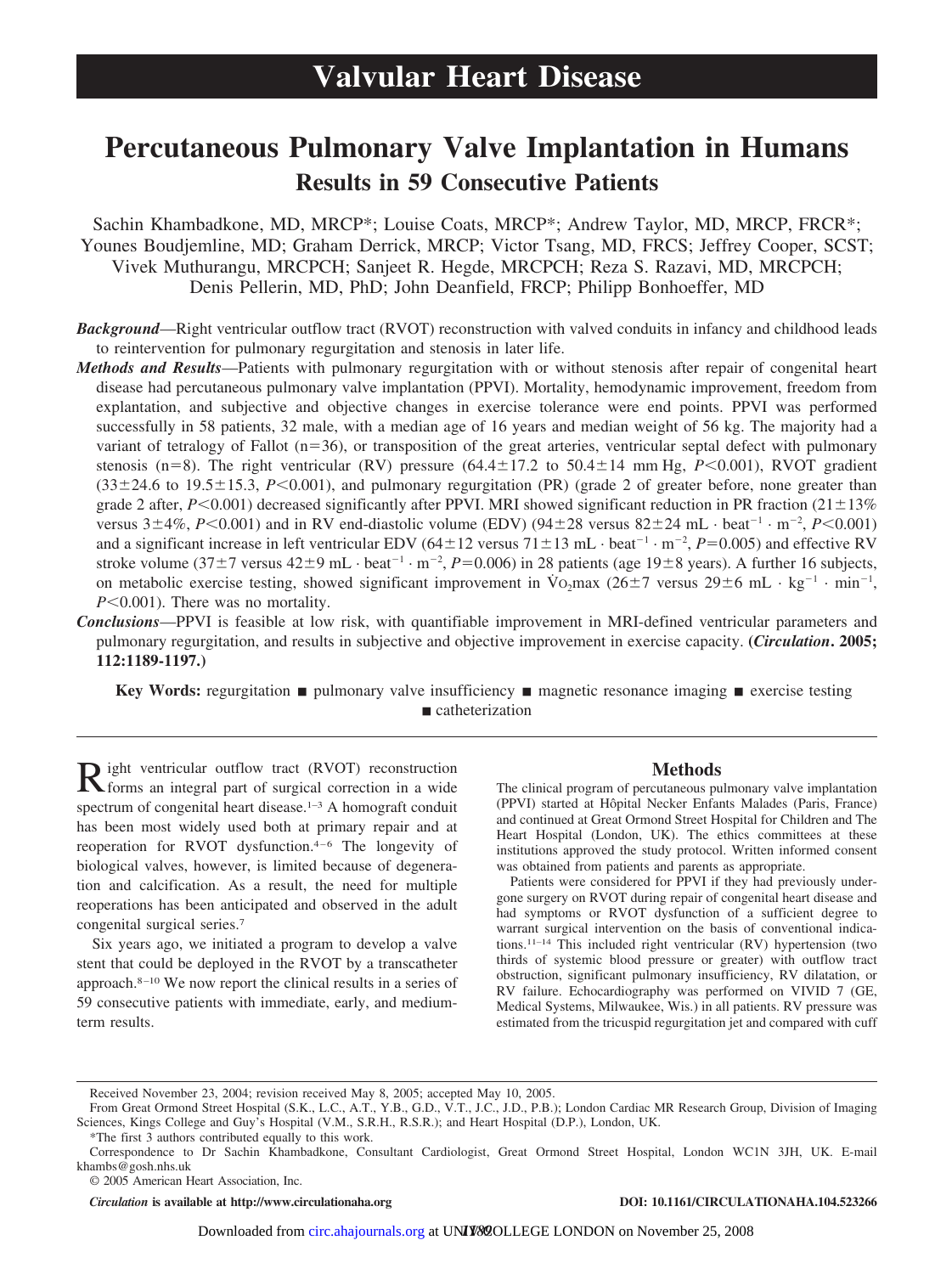

**Figure 1.** a, RVOT balanced SSFP images before valve stent. Pulmonary conduit narrowing (arrow). Solid white line shows imaging plane for pulmonary blood flow quantifi cation. b, RVOT balanced SSFP image after valve stent. Signal artifact from metallic component of the PPVI (arrowheads). c, RVOT "blackblood" turbo spin echo showing widely patent stent. In b and c, dotted white line shows imaging plane for pulmonary blood flow quantification.

blood pressure. The RVOT gradient was calculated from the velocity across the RVOT. Color flow mapping of the RVOT and branch pulmonary arteries was used to grade the pulmonary regurgitation. This was graded into 5 categories: 0, absent; 1, trivial; 2, mild; 3, moderate; and 4, severe or free pulmonary regurgitation. Any regurgitation more than grade 2 was defined as significant for the purpose of this study.15

On the basis of RVOT gradient during cardiac catheterization, we characterized patients into 2 subgroups: gradient of  $\geq 30$  mm Hg (Stenosis group) and gradient 30 mm Hg (Regurgitation group).

We excluded patients  $\leq$  years of age or weighing  $\leq$  20 kg. Other exclusion criteria were pregnancy, occluded central veins, active infection, and outflow tracts with "unfavorable" morphology (narrowest RVOT diameter 22 mm on angiography and conduits  $16$  mm in diameter at surgical insertion, as described in the operation notes).

After a detailed history and physical examination, patients were assigned to a New York Heart Association (NYHA) functional class.

The design of the valved stent and technique of delivery have been reported previously.8 Under general anesthesia, vascular access was achieved through the femoral (n=57) or right internal jugular (n=2) route. Standard right heart catheterization with invasive systemic arterial pressure monitoring was undertaken for hemodynamic assessment. Angiography was used to determine anatomy of the RVOT and branch pulmonary arteries so as to determine feasibility, select appropriate site of deployment, and aid the choice of delivery system. Orthogonal projections were used, wherever appropriate, to obtain the dimensions of the RVOT, and projections were selected depending on RVOT morphology. Multitrack catheters with platinum image bands (placed 10 mm apart) were used for angiography and calibration of measurements. Hemodynamic measurements and angiography were repeated after valve implantation. After the procedure, echocardiography was performed within 24 hours to assess hemodynamics and evaluate pulmonary regurgitation. Chest radiography was performed in the frontal and lateral projections to look for stent fractures.

## **Magnetic Resonance Imaging**

MRI was performed at 1.5 T with 2 MR scanners (Symphony; Siemens Medical Systems, Erlangen, Germany; and Intera; Philips Medical Systems, Best, the Netherlands).

# **Assessment of Ventricular Volumes and Function by Use of Cine MRI**

Retrospective gated steady-state free precession (SSFP) cine MR images of the heart were acquired in the vertical long-axis, 4-chamber view and the short-axis view covering the entirety of both ventricles (9 to 12 slices).16 Cine imaging of the RVOT in 2 long-axis planes was also performed for subsequent positioning of through-plane pulmonary flow quantification (Figure 1).16 Images were acquired during a single breath-hold. The cine SSFP sequence parameters were as follows: TR, 3.4 to 3.8 ms; TE, 1.7 to 1.9 ms; flip angle, 60 to 65 $\degree$ ; slice thickness, 5 to 8 mm; matrix, 192 $\times$ 256; field of view, 300 to 380 mm; and temporal resolution, 25 to 40 phases.

#### **MR Flow Quantification**

Pulmonary artery (PA) flow data were acquired by use of a flow-sensitive gradient-echo sequence (TR, 9 ms; TE, 5 ms; flip angle, 15 $\degree$ ; slice thickness, 5 to 7 mm; and matrix, 128 to 192 $\times$ 256) during free breathing. A phase correction filter was used to correct for phase errors introduced by eddy currents and Maxwell terms. Image planes were located at the midpoint of the main PA/conduit before PPVI and just above the stent after PPVI to avoid any stent artifact (Figure 1). Through-plane flow data (40 phases per cardiac cycle) were acquired by use of retrospective cardiac gating. The velocity-encode peak velocity was varied according to degree of main PA/conduit stenosis.

Assessment of left ventricular (LV) and RV volumes was performed by manual segmentation of short-axis cine images with endocardial outline at end diastole and end systole (Argus; Siemens Medical Systems, Erlangen, Germany; or Easy Vision; Philips Medical Systems, Best, the Netherlands). End-diastolic and end-systolic volumes were calculated by use of Simpson's rule for each ventricle, and from these volumes, stroke volume (SV) and ejection fraction (EF) were calculated. Where pulmonary regurgitation was present, an effective RVSV was calculated to reflect the net forward blood flow into the pulmonary arteries as follows: effective RVSV=RVSV-pulmonary regurgitation volume.

Pulmonary blood flow was calculated from phase contrast images by use of a semiautomatic vessel edge-detection algorithm (Argus; Siemens Medical Systems, Erlangen, Germany; or Flow; Medis, the Netherlands) with operator correction. Pulmonary regurgitant (PR) fraction was calculated as percent backward flow over forward flow.

All volume and flow measurements were indexed for body surface area and expressed in mL  $\cdot$  beat<sup>-1</sup>  $\cdot$  m<sup>-2</sup>.

# **Objective Assessment of Exercise Capacity: Metabolic Exercise Testing**

Cardiopulmonary exercise testing was performed on a mechanically braked bicycle ergometer (Ergoline 900) with respiratory gas exchange analysis (Medgraphics, St Paul, Minn), on the same day as the pre- and post-PPVI MR studies. A ramp protocol comprising an initial period of loadless cycling to permit equilibration was used. A period of active recovery (slow cycling) was commenced after maximal exertion. Heart rate, blood pressure, and oxygen saturation were monitored in all subjects for the duration of the test.

Peak oxygen uptake  $(\dot{V}O_2 \text{max})$  and anaerobic threshold were derived from respiratory gas analysis during maximal exercise testing. Anaerobic threshold was determined by use of the modified V-slope method. Peak heart rate, blood pressure, and workload (watts) achieved were recorded.

## **Statistical Analysis**

Descriptive data are presented as medians with interquartile range and mean $\pm$ SD. Student's paired  $t$  test was used to evaluate the difference after intervention, and a 2-tailed probability value of *P*<0.05 was considered significant. Categorical variables were compared by use of the  $\chi^2$  test, the Wilcoxon signed-rank test, and the Mann-Whitney *U* test. Survival curves for freedom from surgical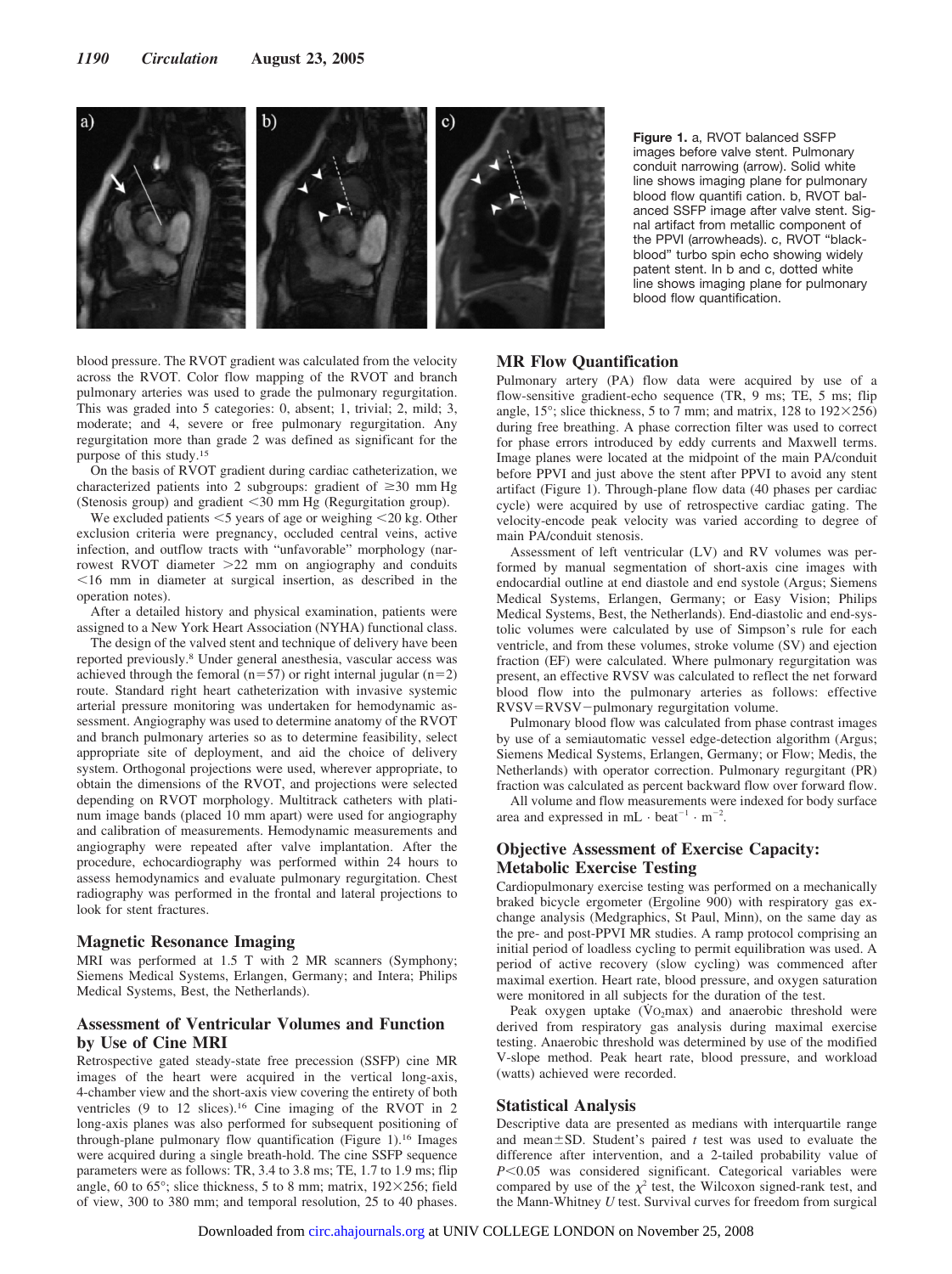| Patient characteristics      |             |
|------------------------------|-------------|
| Age, y (median) (range)      | $16(9-43)$  |
| Weight, kg                   | 56 (25-110) |
| <b>Diagnosis</b>             |             |
| Tetralogy of Fallot variants | 36          |
| tga, VSD, PS                 | 9           |
| Ross operation               | 6           |
| Truncus arteriosus           | 4           |
| Other                        | 4           |
| <b>RVOT</b> characteristics  |             |
| Homograft                    | 46 (78%)    |
| Hancock                      | 5(8%)       |
| Transannular patch           | 3(5%)       |
| <b>Other</b>                 | 5(8%)       |

## **TABLE 1. Patient Demographics and Diagnosis**

TGA indicates transposition of great arteries; VSD, ventricular septal defect; rian indicates transposition of great arteries, vob, vertificular septat defect,<br>
valve implantation. Pre-indicates before implantation: Post<br>
valve implantation. Pre-indicates before implantation: Post

explantation for valve failure were obtained by use of Kaplan-Meier plots. Statistical analysis was performed on SPSS 11.0. and 12.0 (SPSS Inc., Chicago, Ill).

## **Results**

Between January 2000 and September 2004, we attempted PPVI in 59 patients (32 male), with successful implantation in 58. One patient, in whom we failed to maneuver the valvestent assembly into the outflow tract, is awaiting a further attempt.

## **Demographics and Patient Characteristics**

The median age was 16 years (range, 9 to 43 years) and median weight 56 kg (25 to 110 kg); 36 patients (61%) had variants of tetralogy of Fallot, the majority of them with pulmonary atresia  $(n=18)$ , 3 with absent pulmonary valve syndrome, and the rest with severe pulmonary stenosis. Most patients had a homograft conduit after surgery on the RVOT (46/59, 78%). Only 3 patients had a "native" RVOT that had been augmented with a pericardial or homograft patch (Table 1).

## **Immediate Hemodynamic Results**

After valve implantation, the RV systolic pressure  $(64.4 \pm 17.2 \text{ to } 50.4 \pm 14 \text{ mm Hg}, P < 0.001)$  and outflow gradient  $(33 \pm 24.6 \text{ to } 19.5 \pm 15.3, P < 0.001)$  (Figure 2) fell significantly. PA diastolic pressure  $(9.9 \pm 3.7)$  to  $13.5 \pm 5.3$  mm Hg,  $P \le 0.001$ ) increased. Angiography showed significant improvement in regurgitation, with no patient having more mild regurgitation after the procedure (Figure 3).

In the Stenosis group, there was a significant drop in RV systolic pressure  $(71 \pm 15.3 \text{ to } 52.3 \pm 14.5 \text{ mm Hg}, P<0.001)$ and RVOT gradient  $(44.6 \pm 24.3 \text{ to } 24.4 \pm 15.2 \text{ mm Hg},$  $P \le 0.001$ ). Furthermore, there was a significant drop in RV end-diastolic pressure  $(11.7 \pm 3.4)$  to  $10 \pm 3.9$  mm Hg,  $P=0.018$ ).

In the Regurgitation group, however, there was no change in these parameters immediately after valve implantation (RV systolic pressure,  $49.4 \pm 10.5$  to  $47.2 \pm 14.1$  mm Hg,  $P=0.45$ ; RVOT gradient,  $14.5 \pm 9.3$  to  $11.8 \pm 12.1$  mm Hg,  $P=0.26$ ;



valve implantation. Pre- indicates before implantation; Post, after implantation; RVOT, RVOT gradient.

RV end-diastolic pressure,  $10.7 \pm 2.8$  to  $11.4 \pm 4.6$  mm Hg,  $P=0.43$ ). There was, however, a significant increase in PA diastolic pressure  $(10.1 \pm 3.6 \text{ to } 15.4 \pm 7.6 \text{ mm Hg}, P=0.001)$ .

The median procedure time was 102 minutes (interquartile range, 67 to 124 minutes), and median fluoroscopy time was 21 minutes (range, 11 to 36 minutes). Five additional procedures were performed with PPVI (stenting of distal pulmonary arteries in 2, ventricular septal defect closure in 1, atrial septal defect closure in 1, and occlusion of paraprosthetic leak through a mechanical aortic valve in 1).

## **Echocardiography**

Echocardiography performed 24 hours after PPVI showed a reduction in RV pressure as estimated from TR velocity  $(64 \pm 1.4 \text{ to } 51.8 \pm 1.9 \text{ mm Hg}, P < 0.001)$  and RVOT gradient  $(63.4 \pm 23.4 \text{ to } 40.5 \pm 18.2 \text{ mm Hg}, P < 0.001)$ . There was significant reduction in grade of PR, with all patients having grade 2 or greater PR before, and none with more than grade 2 PR after the procedure  $(P<0.001)$ .

#### **Magnetic Resonance Imaging**

Cardiovascular MRI was performed in 28 patients (age,  $18.8 \pm 7.9$  years; range, 9.2 to 41.6 years) a median of 6 days



**Figure 3.** Lateral still-frame angiograms. Abolition of stenosis and regurgitation after pulmonary valve implantation.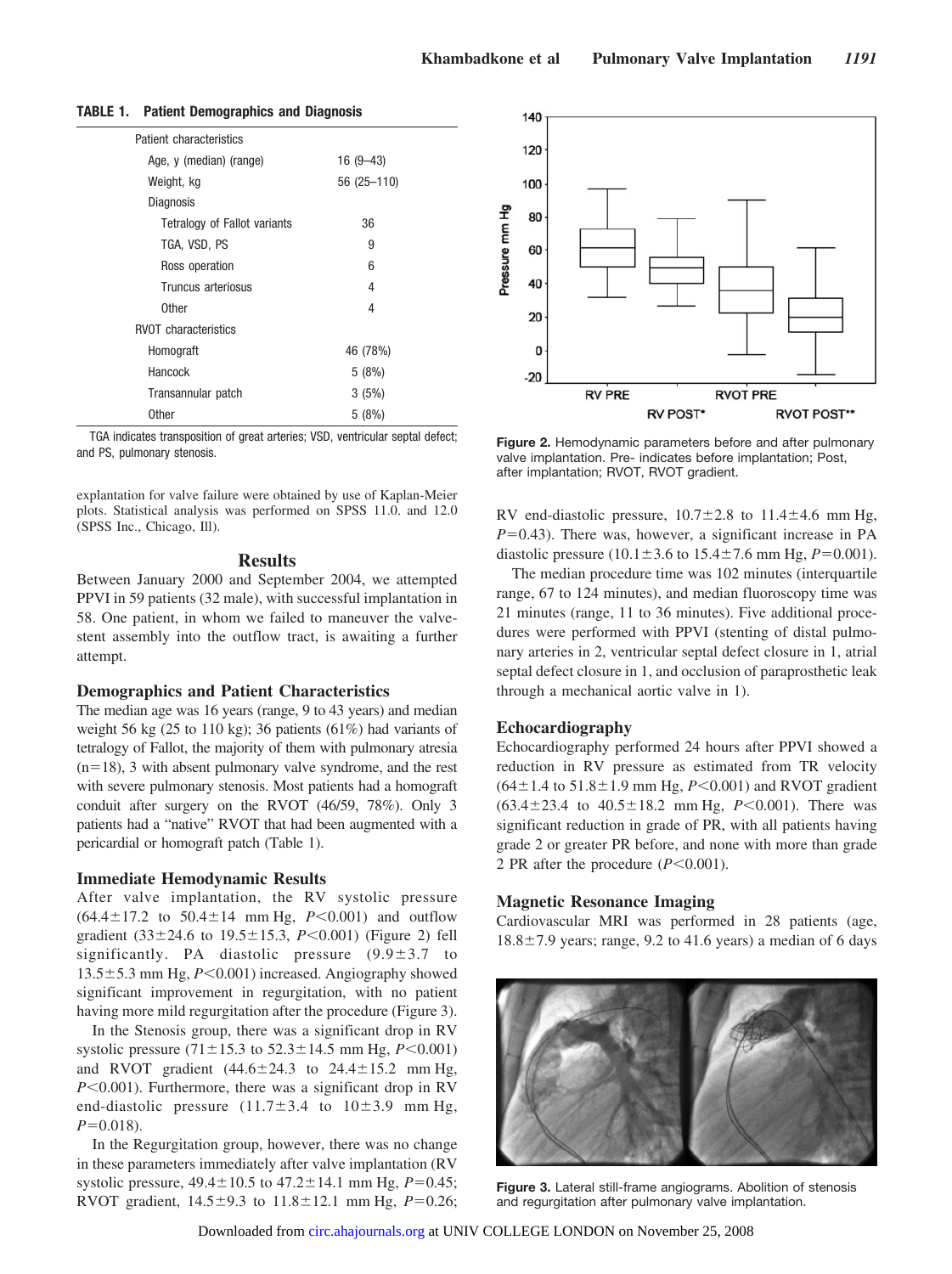| TABLE 2. |  |  | <b>MRI in Patients With PPVI</b> |  |  |
|----------|--|--|----------------------------------|--|--|
|----------|--|--|----------------------------------|--|--|

| Patient | Age, y | BSA, $m2$ | Primary Diagnosis     | <b>Time From</b><br>Before MRI<br>to PPVI, d | Time From<br>PPVI to<br>After MRI, d | Pulmonary RF<br>Before PPVI, % | Peak Systolic<br><b>Gradient Before</b><br>PPVI, mm Hg | Metabolic<br>Exercise<br><b>Test Performed</b> |
|---------|--------|-----------|-----------------------|----------------------------------------------|--------------------------------------|--------------------------------|--------------------------------------------------------|------------------------------------------------|
| 1       | 15.2   | 1.6       | ToF, pulm. atresia    | 0                                            | 3                                    | 20                             | 67                                                     |                                                |
| 2       | 12.5   | 1.3       | TGA, ASO              | 11                                           | 8                                    | 20                             | 60                                                     |                                                |
| 3       | 18.8   | 1.6       | ToF, pulm. atresia    | 4                                            | 1                                    | 38                             | 27                                                     |                                                |
| 4       | 14.4   | 1.6       | AoV disease (Ross)    | 4                                            | 2                                    | 10                             | $\cdots$                                               |                                                |
| 5       | 12.0   | 1.1       | AoV disease (Ross)    | 4                                            | 1                                    | 28                             | 58                                                     |                                                |
| 6       | 11.7   | 1.2       | TGA, ASO              | 4                                            | 1                                    | 22                             | 44                                                     |                                                |
| 7       | 25.7   | 1.6       | ToF, pulm. stenosis   | 4                                            | 3                                    | 32                             | 14                                                     |                                                |
| 8       | 16.2   | 2.0       | ToF, pulm. atresia    | 5                                            | 2                                    | 38                             | 6                                                      |                                                |
| 9       | 20.4   | 1.9       | TGA, ASO              | 7                                            | $\overline{7}$                       | 15                             | 70                                                     |                                                |
| 10      | 20.4   | 1.8       | ToF, pulm. atresia    | 41                                           | 15                                   | 36                             | 36                                                     |                                                |
| 11      | 14.2   | 1.3       | ToF, pulm. stenosis   | 404                                          | 17                                   | 40                             | 2                                                      |                                                |
| 12      | 13.4   | 1.6       | Sub-pulm. stenosis    | 4                                            | 3                                    | 27                             | 32                                                     |                                                |
| 13      | 28.6   | 1.5       | ToF, pulm. atresia    | 188                                          | 8                                    | 20                             | 51                                                     |                                                |
| 14      | 41.6   | 1.7       | ToF, pulm. atresia    | 176                                          | 64                                   | 15                             | 24                                                     |                                                |
| 15      | 19.9   | 2.1       | AoV disease (Ross)    | 97                                           | 8                                    | 33                             | 36                                                     |                                                |
| 16      | 14.7   | 1.8       | ToF, pulm. stenosis   | 4                                            | 3                                    | 6                              | 34                                                     |                                                |
| 17      | 14.8   | 2.0       | ToF, pulm. stenosis   | 4                                            | 3                                    | 27                             | 32                                                     |                                                |
| 18      | 15.7   | 1.6       | TGA, ASO              | 225                                          | 2                                    | 10                             | 71                                                     |                                                |
| 19      | 38.4   | 2.0       | AoV disease (Ross)    | 132                                          | 50                                   | 0                              | 33                                                     |                                                |
| 20      | 10.7   | 1.0       | TGA, ASO              | 1                                            | 6                                    | 22                             | 44                                                     |                                                |
| 21      | 10.4   | 1.1       | Common arterial trunk | 1                                            | 6                                    | 28                             | 23                                                     |                                                |
| 22      | 22.0   | 1.7       | ToF, pulm. atresia    | 286                                          | 15                                   | 10                             | 52                                                     |                                                |
| 23      | 24.0   | 2.2       | ToF, pulm. atresia    | 1                                            | 1                                    | 24                             | 51                                                     |                                                |
| 24      | 12.5   | 1.2       | Common arterial trunk | 104                                          | 14                                   | 45                             | 26                                                     |                                                |
| 25      | 20.2   | 1.6       | ToF, pulm. atresia    | 97                                           | 22                                   | 2                              | 41                                                     |                                                |
| 26      | 26.9   | 1.7       | ToF, pulm. stenosis   | 50                                           | 55                                   | 4                              | 34                                                     |                                                |
| 27      | 20.3   | 2.1       | AoV disease (Ross)    | 118                                          | 22                                   | 0                              | 46                                                     |                                                |
| 28      | 9.2    | 1.2       | Common arterial trunk | $\overline{c}$                               | $\overline{c}$                       | 5                              | 59                                                     |                                                |

BSA indicates body surface area; ToF, tetralogy of Fallot; pulm., pulmonary; TGA, transposition of the great arteries; ASO, arterial switch operation; and AoV, aortic valve.

before PPVI (range, 0 to 404 days) and a median of 6 days after the procedure (range, 1 to 64 days) (Table 2).

Sixty-one percent of the subjects (17/28) had a PR fraction of  $\geq$ 20% (moderate or severe pulmonary regurgitation).

There was significant reduction in the PR fraction  $(21 \pm 13\%$  to  $3 \pm 4\%, P \le 0.001$ ) and RV end-diastolic volume (EDV) (94 $\pm$ 28 to 82 $\pm$ 24 mL · beat<sup>-1</sup> · m<sup>-2</sup>, *P*<0.001) and a significant increase in RV effective SV  $(37\pm7)$  to  $42\pm9$  mL  $\cdot$ beat<sup>-1</sup> · m<sup>-2</sup>,  $P=0.006$ ) after PPVI. RVEF did not change  $(53 \pm 14\%$  to  $55 \pm 13\%)$  (*P*=0.36) (Figure 4). In 46% of subjects (13/28), no PR was seen after PPVI.

There was a significant increase in LVEDV  $(64 \pm 12)$  to  $71 \pm 13$  mL · beat<sup>-1</sup> · m<sup>-2</sup>,  $P=0.005$ ) and LVSV (38 $\pm$ 7 to  $42\pm9$  mL  $\cdot$  beat<sup>-1</sup>  $\cdot$  m<sup>-2</sup>, *P*=0.005). There was no significant change in the LVEF  $(63 \pm 10 \text{ to } 64 \pm 9, P=0.45)$ .

MRI was not possible in the entire cohort because of patients being referred from overseas; the presence of pacemakers, defibrillators, or stents preventing optimal imaging, or poor patient cooperation for breath-holding.

# **Exercise Capacity**

NYHA functional class improved after PPVI (median NYHA class, from 2 to 1,  $P \le 0.001$ ) (Figure 5a). A subset of 16 consecutive patients, on cardiopulmonary exercise testing, had significant improvement in  $\overline{V}o_2$ max (26  $\pm$  7 to 29  $\pm$  6 mL  $\cdot$  kg<sup>-1</sup>  $\cdot$  min<sup>-1</sup>, *P*=0.006) (Figure 5b) and anaerobic threshold  $(14\pm4 \text{ to } 16\pm3 \text{ mL} \cdot \text{kg}^{-1} \cdot \text{min}^{-1}, P=0.008)$  (Figure 5c).

## **Predictors of Improvement in Exercise Capacity**

The patients with improvement in their cardiopulmonary exercise had a significant reduction in PR fraction  $(17 \pm 13\%$  to  $3\pm3\%$ , *P*<0.001) and RVEDV (95 $\pm25$  to  $84\pm23$  mL · beat<sup>-1</sup>  $\cdot$  m<sup>-2</sup>, *P*<0.001) and a significant increase in LVEDV (65 $\pm$ 11 to  $74 \pm 14$  mL  $\cdot$  beat<sup>-1</sup>  $\cdot$  m<sup>-2</sup>,  $P=0.003$ ) and effective RVSV  $(38 \pm 6 \text{ to } 43 \pm 9 \text{ mL} \cdot \text{beat}^{-1} \cdot \text{m}^{-2}, P=0.048)$  (Table 3).

In 12 subjects, reduction in RVEDV was associated with improved  $\dot{V}$ O<sub>2</sub>max (Figure 6, a and b). In 2 subjects, RVEDV increased with worsening  $\dot{V}$ O<sub>2</sub>max. Both these subjects had predominantly stenotic lesions before PPVI (PR fraction= $1\%$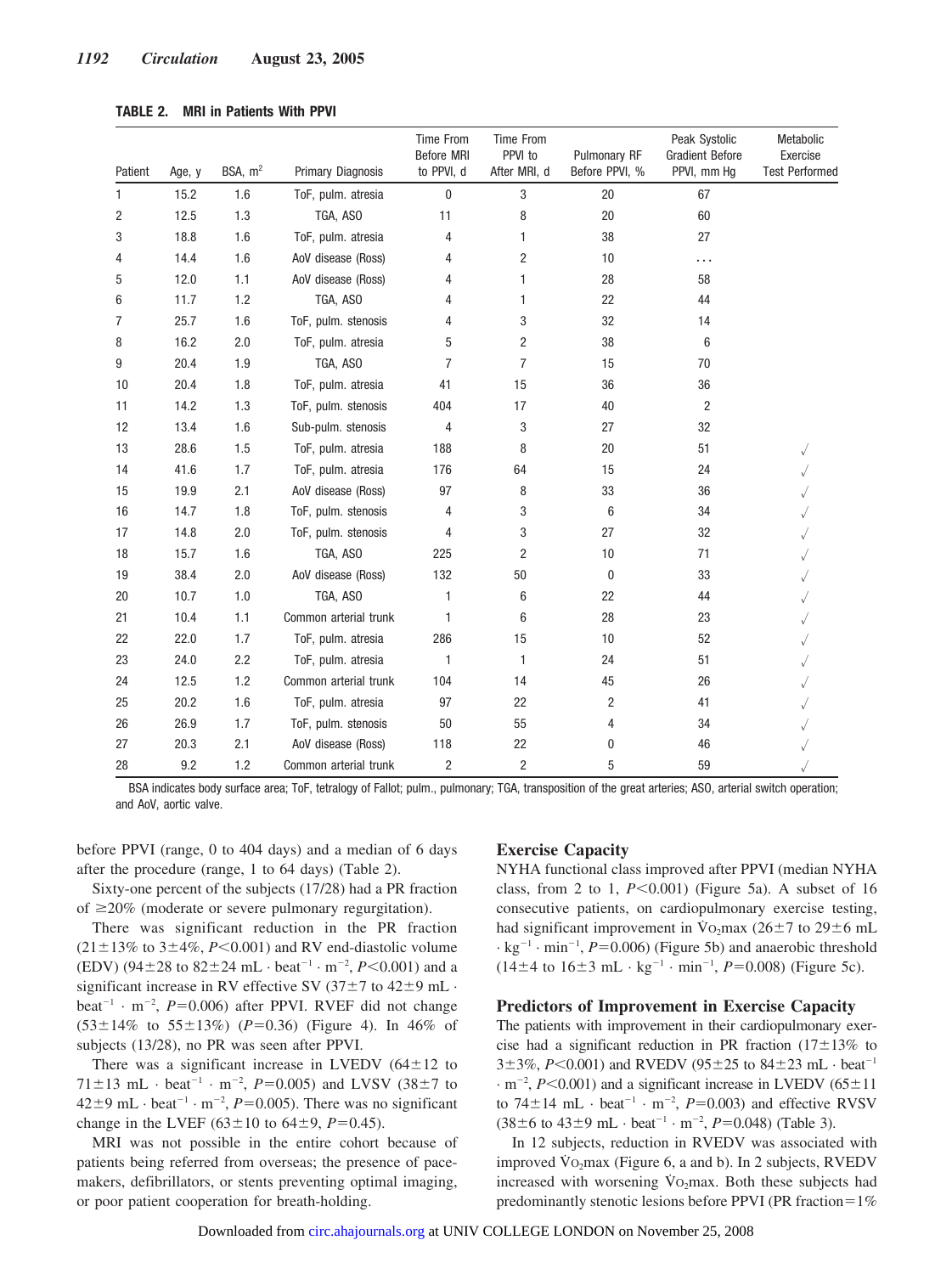

**Figure 4.** Plots (mean, bold line; box,  $\pm$ SD; upper and lower limits, maximum and minimum, respectively). a, RVEDV; b, LVEDV; c, effective RVSV; d, RVEF; and e, PR fraction before and after PPVI.

and 12% before PPVI, respectively) and no significant increase in pulmonary regurgitation after PPVI (both  $\leq$ 12%). In 2 other subjects, there was reduction in RVEDV but worsening of  $\overline{V}O_2$ max after PPVI. Both had predominant pulmonary regurgitation (PR fraction 22%) that decreased significantly (12% and 6%) after PPVI, but they had residual pulmonary stenosis.

Exercise testing could not be preformed in some patients because of poor co-operation or failure to achieve a maximal effort.

## **Follow-Up**

The mean follow-up was  $9.8 \pm 1.4$  months and 100% complete for mortality and freedom from explantation. There was no mortality during the procedure or until the last follow-up.

Serial echocardiography showed that an early decrease in RVOT gradient was sustained at the latest follow-up (mean, 9.8 months)  $(63.4 \pm 23.4 \text{ to } 48.8 \pm 24.2, P=0.006)$ , despite some increase compared with that immediately after the procedure  $(40.5 \pm 18.2 \text{ to } 48.8 \pm 24.2, P=0.06)$ . The improvement in regurgitation was also sustained, with only 1 patient having moderate regurgitation because of endocarditis of the valve.

## **Procedural Complications**

There were 3 significant early complications. In 2 patients, the stent dislodged over the guide wire, and both had successful surgical homograft implantation.

There was 1 life-threatening bleeding episode in a patient with a 16-mm homograft implanted during neonatal repair of truncus arteriosus. The stenotic and calcified homograft was predilated with a 16-mm balloon, which led to dissection of the homograft. We immediately proceeded to PPVI, with successful relief of obstruction. However, the patient developed hypotension and right hemothorax, requiring emergency right pleural drainage and autotransfusion to achieve hemodynamic stability. Surgical exploration was undertaken as an emergency procedure on femoral bypass, and sutures were placed on the homograft, with successful control of bleeding. An epicardial echocardiogram showed a well-functioning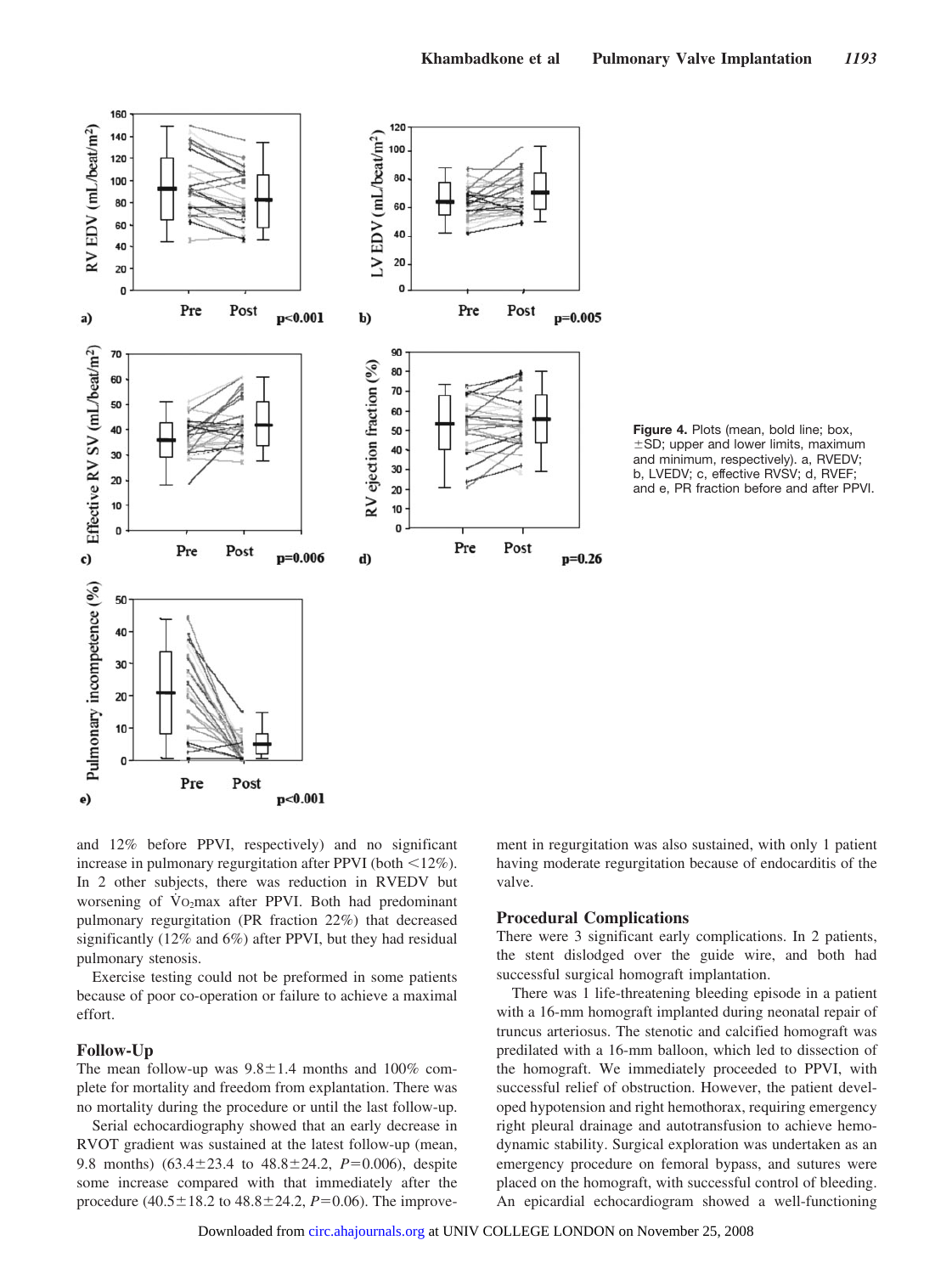

**Figure 5.** a, NYHA classification before and after PPVI. Maximal oxygen consumption ( $Vo<sub>2</sub>$ max) (b) and anaerobic threshold (c) before and after PPVI.

valve-stent implant, which was left in situ, with good hemodynamics.

There were 7 minor complications, which included minor dissection of the homograft  $(n=1)$  (treated conservatively); detachment of the distal tip of delivery system  $(n=2)$  into the branch PA, which was snared successfully and retrieved; and local bleeding  $(n=4)$ , which was controlled without transfusion.

# **Device-Related Adverse Events**

During the follow-up, there were device-related problems in 14 patients. In 7, in-stent stenosis was observed because of the "hammock effect" (Figure 7), in which the valve did not appose to the stent. Before recognition of this phenomenon, the device was explanted surgically in 3 patients. In explanted valves, there was no endothelial proliferation within the lumen or blood outside the venous wall. We believe that this was because of failure to suture the valve to the entire length of stent in the initial design of the device. There was probably a dynamic component to this mechanism that was seen better during angiography and may well be accentuated by a "Venturi" effect.

Subsequently, in 3 patients, a second stent was implanted within the first. One patient had relief of obstruction with just balloon dilatation of the "hammock" valve and is under close follow-up to watch for recurrence. The hammock effect was not observed after a change in the device design, when the whole length of the venous wall was sutured along the length of the stent.

Stent fracture was observed in 7 patients at a median of 9 months after PPVI. During meticulous follow-up, clinical problems were observed in 2. In 1 patient, the RVOT gradient increased, and the patient was successfully treated with a second valve implantation.

In the other, there was stent embolization to the right PA 9 months after the procedure. The patient presented with acute symptoms of chest pain and dyspnea. A chest radiograph revealed stent embolism to the right PA. An emergency cardiac catheterization was performed, and the stent was snared to be retrieved into the RVOT for surgical access to

**TABLE 3. Metabolic Exercise Test and Ventricular Parameters on MRI in 16 Patients After PPVI**

|                                                                            | <b>Before</b>          | After                 | Before vs After |
|----------------------------------------------------------------------------|------------------------|-----------------------|-----------------|
| $\dot{V}_{0}$ , max, mL $\cdot$ kg <sup>-1</sup> $\cdot$ min <sup>-1</sup> | $26 \pm 7(16 - 35)$    | $29 \pm 6$ (15-40)    | 0.006           |
| Anaerobic threshold, $mL \cdot kq^{-1} \cdot min^{-1}$                     | $14 \pm 4$ (10-24)     | $16 \pm 3(10 - 22)$   | 0.008           |
| RV EDV, $mL \cdot \text{beat}^{-1} \cdot m^{-2}$                           | $95 \pm 25 (68 - 150)$ | $84 \pm 23(46 - 136)$ | < 0.001         |
| LV EDV, $mL \cdot \text{beat}^{-1} \cdot m^{-2}$                           | $65 \pm 11 (46 - 85)$  | $74 \pm 14$ (55-105)  | 0.003           |
| Corrected RV SV, $mL/beat^{-1}m^{-2}$                                      | $38 \pm 6$ (30-51)     | $43 \pm 9$ (31-61)    | 0.048           |
| PR fraction, %                                                             | $17 \pm 13(0 - 45)$    | $3 \pm 3 (0 - 7)$     | < 0.001         |
| Peak systolic gradient, mm Hg                                              | $39 \pm 13$ (23-71)    | $22 \pm 14 (9 - 60)$  | 0.001           |

Downloaded from [circ.ahajournals.org](http://circ.ahajournals.org) at UNIV COLLEGE LONDON on November 25, 2008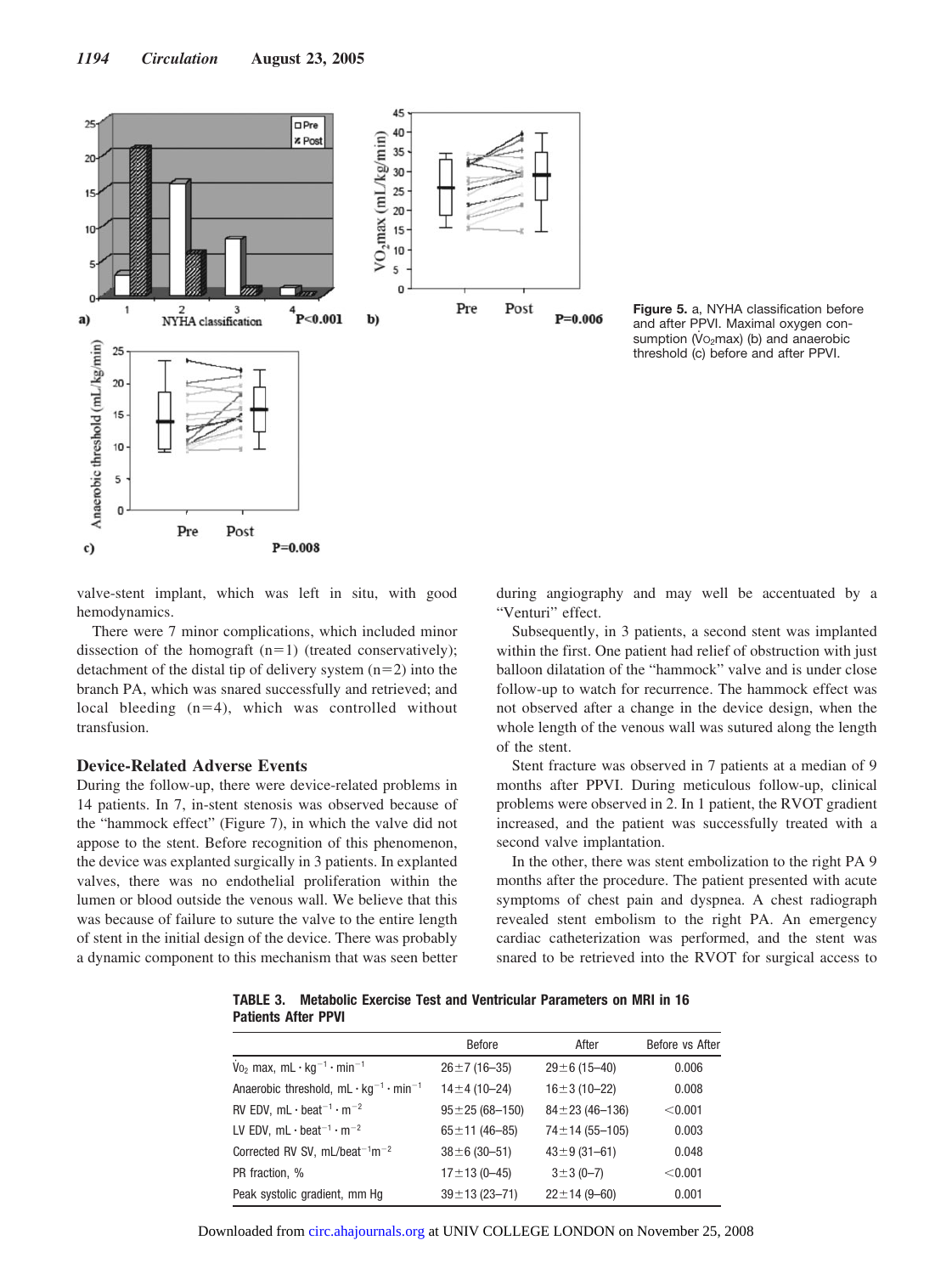

**Figure 6.** a, Plot of change in RVEDV against change in Vo<sub>2</sub>max. b, Plot of change in RVSV against change in Vo<sub>2</sub>max.

explant the device, and a valved conduit was successfully implanted, with good outcome. In the remaining patients who required explantation, a major indication was residual stenosis caused by either external compression of the conduit despite the presence of the stent or residual stenosis because of inability to deploy the device fully at implantation, 1 of them associated with intravascular hemolysis.

One patient developed endocarditis after a dental procedure without antibiotic prophylaxis and required explantation for failure of medical therapy.

The freedom from explantation for valve failure was 89% (95% CI, 80% to 97%) at 6 months, 83.3% (69.5% to 97.2%) at 12 months, 79.7% (67.2% to 92.2%) at 24 months, and 69.8% (48.4% to 91.1%) at 36 months (Figure 8).

# **Discussion**

Repair and reconstruction of RVOT has been undertaken with increasing success during corrective surgery for congenital heart disease; however, a significant number of patients have residual lesions. Pulmonary regurgitation is increasingly recognized as the major determinant of long-term morbidity and mortality in patients who had surgery on RVOT.13,17–20 RVOT dysfunction forms a major indication for reoperation



**Figure 7.** "Hammock" effect (arrows). The venous wall hanging in the stent causing stenosis.

in an adult congenital heart unit, and multiple operations are anticipated and performed.7

Stenosis has been accessible to interventional catheterization21,22 with balloon dilatation and stent implantation with good early and mid-term relief of obstruction. This approach has been very effective in treating conduit stenosis not involving the valve leaflets. PPVI represents an important advance, because it deals successfully with both stenosis and regurgitation components of RVOT dysfunction. We have clearly shown a significant and sustained improvement in RV hypertension with relief of RVOT gradient in the subgroup of patients with predominant stenosis, with no significant regurgitation after PPVI. Furthermore, a significant and sustained improvement in pulmonary regurgitation was also achieved in the subgroup with predominant regurgitation.



**Figure 8.** Kaplan-Meier plots for freedom from surgical explantation after transcatheter pulmonary valve implantation. Numbers on *x* axis indicates patients at risk during follow-up.

Downloaded from [circ.ahajournals.org](http://circ.ahajournals.org) at UNIV COLLEGE LONDON on November 25, 2008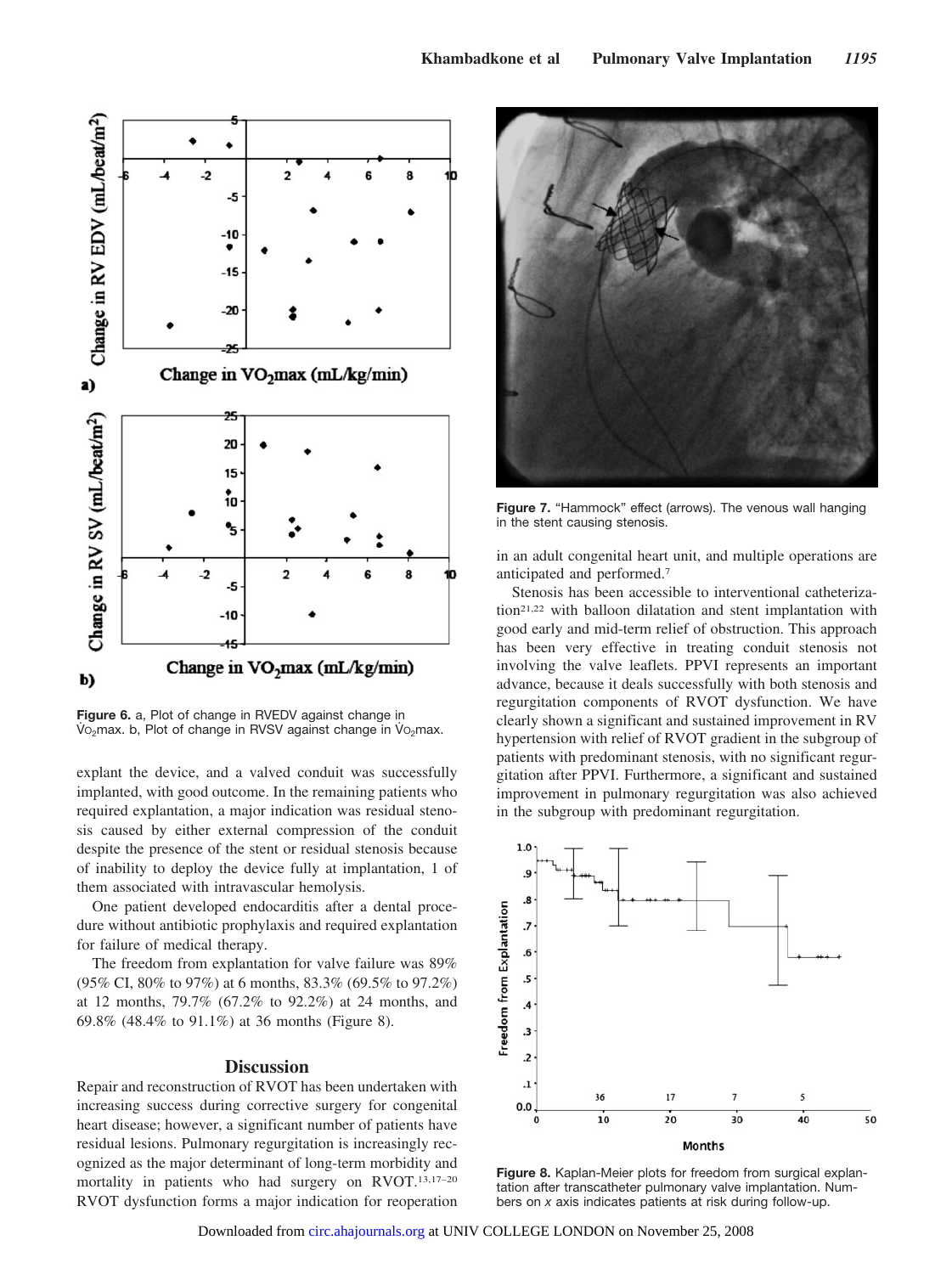We observed 3 separate categories of complications. The first were complications related to balloon dilatation or stenting for conduit stenosis, including dissection, hemorrhage from conduit rupture, and residual stenosis because of external compression or undilatable conduits.21–23

The second category was related to issues of patient selection and occurred in the new substrate of patients with predominant regurgitation who have previously been accessible to interventional catheterization. Dislodgment or embolization of the valved stent during PPVI or follow-up occurred because of unfavorable shape, size, and elastic properties of the RVOT. Understanding wall characteristics and 3D dynamic imaging of RVOT would refine patient selection and is a key issue of current research by our group.

The third category, related to device design, included the "hammock" effect and stent fracture. The hammock effect was resolved during the series with an improved design, whereby the entire length of the stent was sutured to the venous wall segment. In one series, 16% of patients had stent fractures in RV to PA conduits.22 In our series, 12% of patients had stent fracture; however, only 2 had clinical consequences. One was treated with a second PPVI with a successful hemodynamic result. The other patient with stent embolism has been described in the earlier section.

Transcatheter pulmonary valve replacement provides a unique opportunity to study the response of the RV to acute pressure and volume unloading without the confounding effect of cardiopulmonary bypass. Previous studies after surgical pulmonary valve replacement have shown reduction in RVEDVs (MRI)<sup>12</sup> and RV dimensions (echocardiogra $phy)$ ,<sup>11</sup> and both improved subjectively<sup>11,12</sup> and objectively (metabolic exercise testing), $24$  although no association between changes in ventricular parameters and exercise capacity has been shown.

Cardiovascular MRI assessment in patients with severe pulmonary regurgitation has demonstrated markedly elevated RVEDV and RVESV and reduced RVEF.25–28 This chronic RV volume overload has long been regarded as benign, but there is increasing evidence that RV function may be irreversibly compromised by such long-term changes.29 This is exemplified by 3 findings that have been demonstrated by cardiovascular MRI. First, RVEF has been shown to be significantly lower in patients with both RV pressure and volume overload compared with RV pressure overload alone.28 Second, an abnormal RV response to stress (either pharmacological28 or physiological30) has been demonstrated in patients with repaired tetralogy of Fallot and pulmonary regurgitation. And finally, there appears to be no significant improvement in RVEF at rest after pulmonary valve replacement.12,29

In our study, there was a reduction in RVEDV and improved performance at metabolic exercise testing (12 of 16 subjects), and in 2 subjects in whom RVEDV increased, there was reduced performance at metabolic exercise test (both predominant stenosis patients). The reduction in RVEDV was associated with an increase in LVEDV, which suggests that the mechanism of clinical improvement may be related to diastolic ventricular interaction.31 We propose that reduction in RVEDV after reduction in PR volume by valve implantation permits an increase in LV filling and thus LVEDV. This occurs within the constraints of the pericardial space and, by the Frank-Starling mechanism, results in an increase in stroke volume, which may be responsible for the subjective and objective improvements in functional status. This mechanism is further supported by evidence in patients with heart failure, which suggests that abnormalities of LV diastolic function are a key determinant of exercise intolerance.32 A second explanation for the improved LV filling may simply be related to increased effective RVSV as a result of a reduction in RVOT obstruction, thus increasing pulmonary venous return, left atrial filling, and LV preload. Further studies are in progress to define the mechanism of ventricular interaction.

# **Limitations**

Although we have demonstrated an immediate beneficial effect of PPVI, long-term follow-up will be essential to evaluate the potential for ventricular remodeling and sustained symptomatic relief. The subjects in this study were heterogeneous in terms of age, diagnosis, RVOT pathology, RV dilatation, and RV function.

As with all new procedures, whether surgical or interventional, we recognize the impact of learning curve on this novel technique. The reintervention and explantation rates may appear to be higher in direct comparison to surgical reports; however, evolution of device design and more experience have led to further a decrease, and indeed elimination, of some of the early problems. Also, our cohort of patients is complex, with a median of 3 operations on their RVOT before the PPVI. Despite this, and including the whole series right from the first case, there has been no mortality, either during the procedure or during late follow-up.

The patient population in our series had distinct RVOT dimensions and morphology favorable for implantation of the valved stent. We are working to expand this application to patients with dilated RVOTs with development of RVOT reducers. MRI and cardiopulmonary exercise testing could not be obtained in the entire cohort of patients.

## **Summary**

Our PPVI program is the first clinical step in treatment of valvular regurgitation in the modern era of transcatheter therapeutics. This approach will alter strategies for transcatheter management of other heart valves and lead to a major change in the lifetime management of patients with congenital heart disease.

# **Acknowledgments**

Dr Taylor was funded by the Higher Education Funding Council for England (HEFCE). Drs Coats, Boudjemline, Deanfield, and Bonhoeffer were funded by the British Heart Foundation. Drs Razavi, Muthurangu, and Hegde were funded by the HEFCE Joint Research Equipment Initiative; Philips Medical Systems, Best, the Netherlands; the Evelina Trust; and the Charitable Foundation of Guy's and St Thomas NHS Trust.

## **Disclosure**

Dr Bonhoeffer is a consultant to Medtronic.